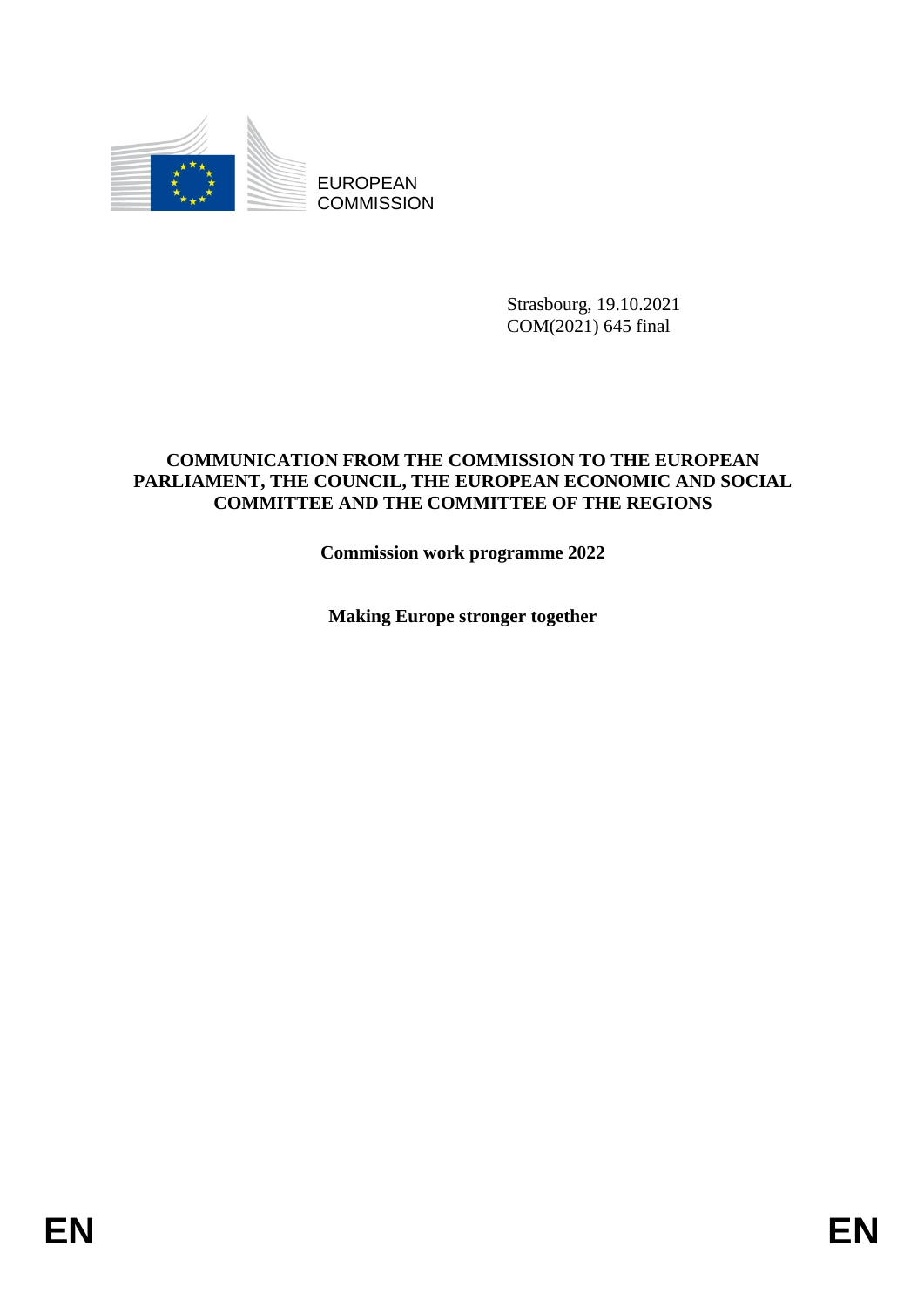# **1. Making Europe stronger together**

*"I believe that it is when you are tested that your spirit – your soul - truly shines through" – European Commission President Ursula von der Leyen, State of the Union speech, 15 September 2021*

Our Union is emerging from a time of unprecedented crisis. Faced with a series of disruptive global events, we have shown that by acting together, united and with great ambition, we can tackle the toughest of challenges and deliver for European citizens.

The European Commission has reacted swiftly to challenges, from confronting the COVID-19 pandemic to addressing the effects of climate change and the nature crisis, and from ensuring an increasingly digital world works for people to facing a new global geopolitical reality. In doing so, we have put in place the necessary building blocks for a better future. All this was done in line with our bold and transformative agenda across the six headline ambitions.

This year's work programme will enable us to maintain our momentum and take the next steps in this process, with particular attention on the young generation thanks to the proposed **European Year of Youth 2022**<sup>1</sup> .

In the past year, the Commission presented its pioneering 'Fit for 55 package' to deliver on the targets agreed in the trailblazing Climate Law in an economically sustainable and socially fair manner. The recent report on global warming from the UN Intergovernmental Panel on Climate Change provides further evidence that we have no time to lose – the upcoming COP 26 in Glasgow and COP 15 in Kunming will be crucial moments in this effort, reflecting the intrinsic link between the climate and biodiversity crises. The recent high energy prices also confirm the need for the clean transition and to decrease EU dependence on fossil fuels.

We also laid out our bold vision towards a human-centred, digitally-empowered Europe by 2030, with a Digital Compass to turn this ambition into reality. This includes the proposal on rules for a safe and secure internet and a common digital identity in Europe. We adopted the European Pillar of Social Rights action plan and proposed a set of social targets for 2030, endorsed by EU leaders at the Porto Social Summit. To further strengthen equality within the European Union, we proposed measures to step up the fight against racism and discrimination based on gender and sexual orientation, whilst intensifying our efforts to enable citizens with disabilities to fully participate in society. We also took firm action to uphold and strengthen the rule of law and to protect the core values of our Union and strengthen democratic resilience as set out in the European democracy action plan.

All this was done in the shadow of the pandemic, which required action on an unprecedented scale both to protect citizens' health and to minimise the wider socio-economic impacts. In total, the Commission adopted more than 2 326 measures by way of an immediate response. Our successful vaccine strategy helped the Union to secure 4.6 billion doses of COVID-19

1

<sup>&</sup>lt;sup>1</sup> We will also present a Youth Action Plan in EU External Action.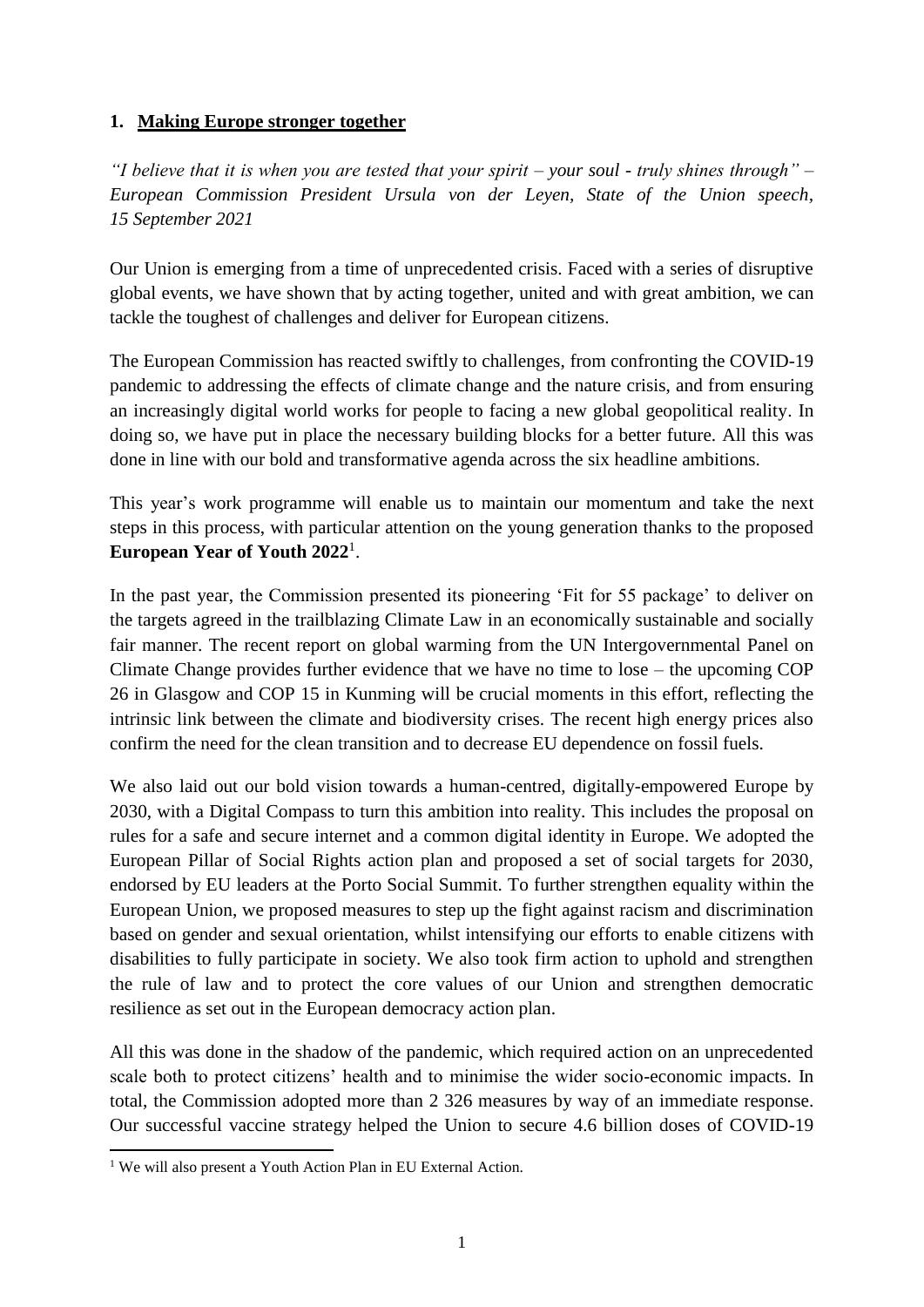vaccines and reach the target of having 70% of the EU's adult population fully vaccinated by the end of the summer. The EU has also been the driving force behind the global response to COVID-19 and a lead contributor to the COVAX facility.

To ensure we are better prepared for any future pandemics, we have accelerated efforts to build a genuine European Health Union. We took measures to support the safe reopening of Europe, including the EU Digital COVID Certificate, agreed in record time and now used by millions of people.

We tackled the social and economic impact of the pandemic, together with Member States, through a series of ambitious, far-reaching programmes and instruments. The combined firepower of the Union's long-term budget and NextGenerationEU will deliver EUR 2.018 trillion to boost our economy and rebuild a post COVID-19 Europe that is greener, fairer, more digital and more resilient. The activation of the general escape clause of the Stability and Growth Pact and the temporary state aid framework allowed Member States to provide support to the economy in the order of 6.6% of GDP in 2020 and 7.1% of GDP in 2021. This contributed to safeguarding stability and the strong economic recovery. We will ensure the EU budget has to be spent in line with sound financial management principles and in full protection of the EU's financial interest. In addition, we have so far mobilised EUR 21 billion in cohesion policy funds to provide emergency support for the health sector and to protect jobs, while the EUR 50 billion under REACT-EU has acted as a bridge to the recovery instruments.

Our work on Europe's recovery is already paying off. At the heart of the NextGenerationEU instrument worth more than €800 billion, the Recovery and Resilience Facility now provides us with an opportunity to pave the way to a sustained and inclusive recovery. The transformative impact of the Facility will continue to unfold and increase in the years to come, as reforms and investments are implemented, in full respect of the EU's fundamental rights and values.

The past year and a half has taught us a lot, including that it is not enough just to recover from a crisis of this magnitude. Rather, we need to emerge stronger and more resilient, setting our economies on a path of sustained growth. We need to implement the measures we have agreed over the last year. And we need to foster additional public and private investments across the Union and reforms in the years to come to succeed in the twin green and digital transitions.

The Commission has lived up to its commitment to strengthen the Union's global leadership role, in areas including the response to the pandemic, climate action and biodiversity, promoting a strong, open and fair trade agenda, and upholding the rules-based global order. We have enhanced EU engagement with the Western Balkans, and strengthened partnerships with our neighbours to the East and South through ambitious Economic and Investment Plans, as well as with Africa.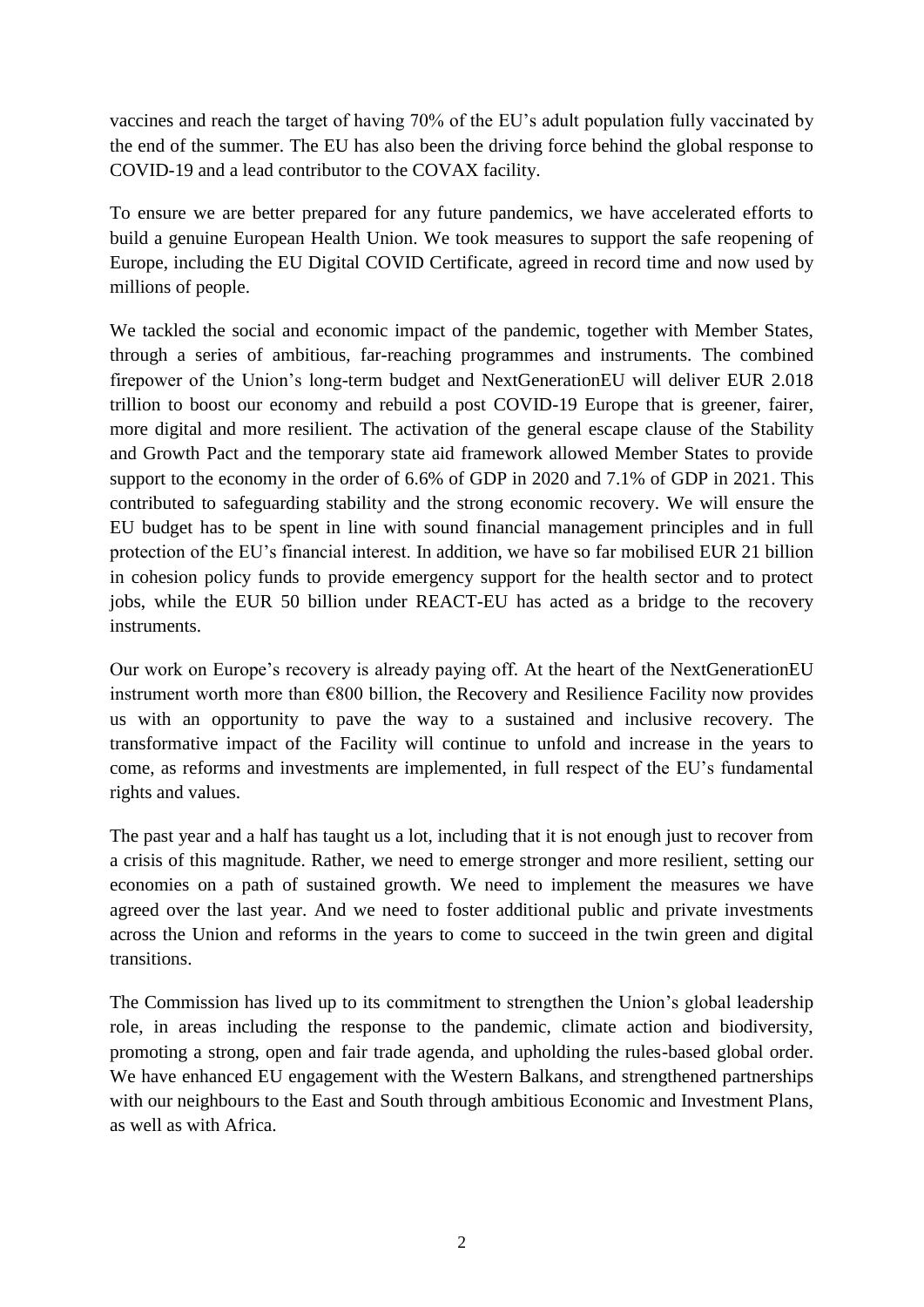In addition, we have set out a new EU-US agenda for global change, continued to implement a nuanced, robust policy towards China, consolidated our approach towards Russia, developed a constructive and realistic agenda with Turkey and put forward strategies to render multilateral cooperation and humanitarian action even more effective.

In that spirit, we today put forward our work programme for 2022. It demonstrates our determination to bounce forward from the pandemic stronger than before, accelerate the twin green and digital transitions and build a fairer, more resilient and more cohesive society, in line with the UN's Agenda 2030 and the Paris Agreement. We call on the European Parliament and the Council to reach swift agreement on key legislative proposals. Together, we can ensure that citizens, businesses and stakeholders can reap the benefits of our combined efforts. In parallel, we will put forward proposals in line with our commitments, as set out in the following paragraphs and annexes<sup>2</sup> to this work programme.

# **2. Delivery on the six headline ambitions**

# **2.1. The European Green Deal**

**.** 

The Commission will continue on its path towards making Europe the world's first climate neutral continent by 2050. We will propose a regulatory framework for the **certification of carbon removals**, to scale up the deployment of sustainable carbon removals and to create a new business model rewarding land managers for such practices. We will review the  $CO<sub>2</sub>$ emissions standards for heavy-duty vehicles and set up a legislative framework for the harmonised measurement of transport and logistics emissions to support the transition towards zero-emission mobility. And we will review EU rules on fluorinated greenhouse gases to further reduce their emissions and ensure compliance with international commitments.

**Green bonds** will play an increasingly important role in the financing needed for the decarbonisation of our society, as part of the **Sustainable Europe Investment Plan**.

We will **follow-up on the zero pollution action plan** including in the areas of integrated water management to tackle surface and groundwater pollutants and ambient air quality to align standards with World Health Organisation recommendations. In addition, we will propose measures to restrict the addition of microplastics to products and reduce their release into the environment. We will address the sustainability challenges of biodegradable and compostable plastics and identify where they could be beneficial to the environment. We will also revise legislation on classification, labelling and packaging and work further towards a targeted revision of the REACH regulation to better protect human health and nature.

In addition to our Sustainable Product Policy initiatives, we will strengthen the rights of consumers to repair products at fair prices. This will extend the useful life of goods, and will therefore **further the objectives of the circular economy**.

<sup>&</sup>lt;sup>2</sup> The position of an initiative in the annexes to this programme does not change the responsibilities set out in the Mission Letters sent to every Member of the College by President von der Leyen.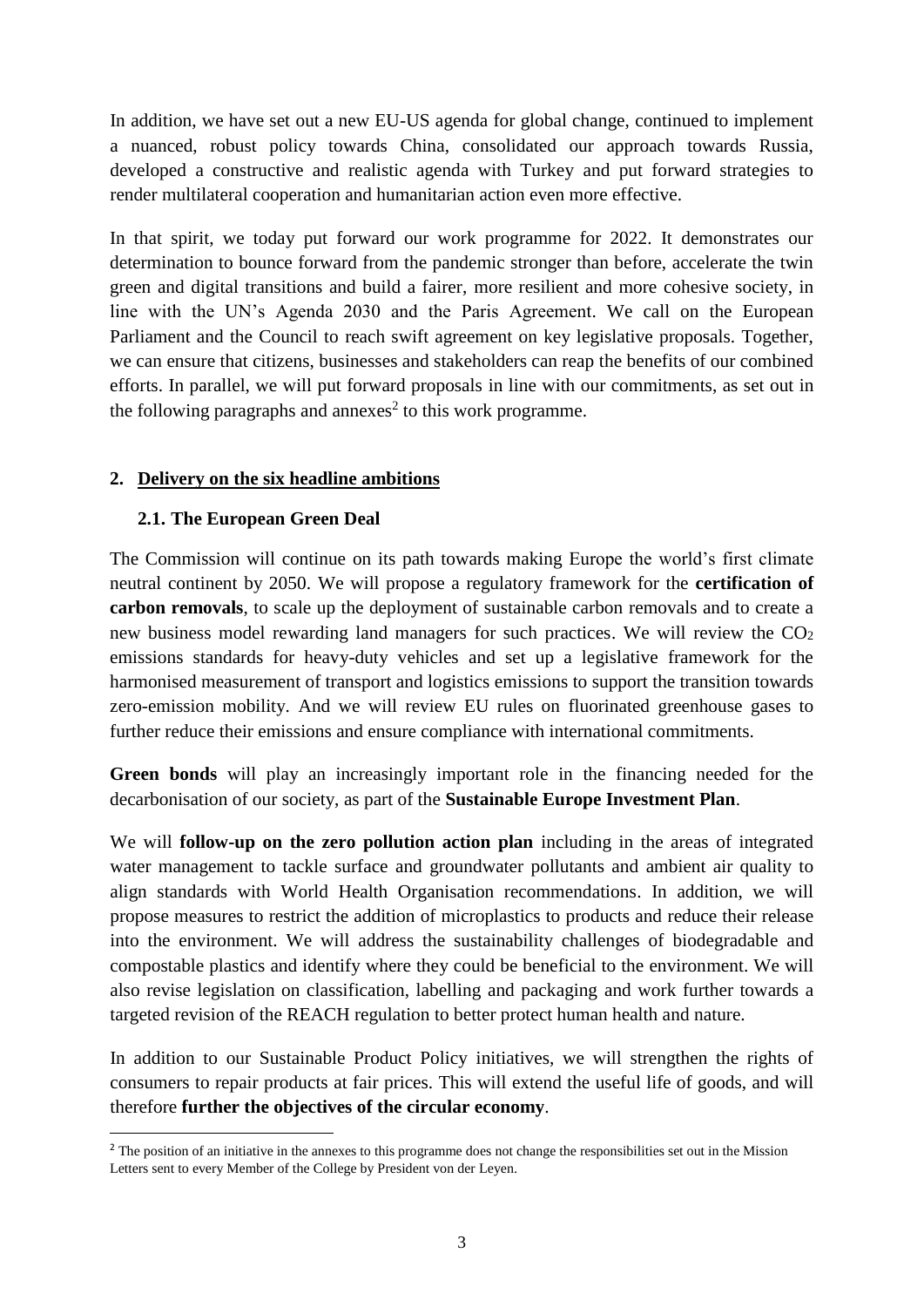The clean energy transition is the best insurance against price shocks like the one the Union is facing today. The high energy prices have only underlined the need to accelerate the deployment of renewables. In support of the renewable energy target set in July 2021, the Commission will work on good practices for permitting on renewables and publish a Communication on **solar energy,** which will focus on specific applications and address existing barriers.

We will **mobilise resources** to ensure a green transition that is socially and internationally fair and just: next to the Just Transition Fund and the proposed Social Climate Fund linked to the extension of carbon trading to transport and housing, we will double external funding for biodiversity, and contribute significantly to climate finance for less developed countries and those that are most vulnerable to the effects of climate change.

We will continue working towards **greener and more sustainable agriculture** and delivering on the actions set out in the farm to fork strategy. In 2022, the Commission will be working with Member States to agree ambitious national strategic plans that deliver on the objectives of the Common Agricultural Policy and the Green Deal and will propose, amongst other initiatives, new rules on sustainable use of pesticides to deliver on the 50% reduction target in the biodiversity and farm to fork strategies and a revision of marketing standards. In parallel, the Commission will aim to scale up sustainable farming practices by promoting carbon farming, redefining sustainable ways of using farmland as well as farming fish and seafood, and by improved farm-level monitoring of sustainability indicators.

# **2.2. A Europe fit for the digital age**

The pandemic has served as a catalyst for the accelerating digitalisation of Europe and the world. The Commission will follow up on its **path to the digital decade** to deliver on the EU's digital transformation by 2030. We are determined to lead the way in the global race for trustworthy, secure and human-centric technology. And we will work to reach agreement on and implement our proposals for a safe and secure internet, a European digital identity and on trustworthy Artificial Intelligence.

The single market remains at the core of an innovative, prosperous and future-oriented European economy. Strong and effective competition policy and enforcement are needed to contribute to a resilient recovery and the twin transitions. Against this background, the Commission has launched a review of competition policy to ensure that the various instruments are fit for purpose. We will also come forward with a **single market emergency instrument** to help prevent future disruptions.

Despite many challenges and disruptions, Europe came through the crisis in large part due to its innovative skills, its strong industrial base and its diversified and competitive supply chains. However, in a few strategic sectors, it has been vulnerable due to high dependency on a very limited number of non-EU suppliers, especially in relation to raw materials. This is particularly apparent when it comes to semi-conductors. Supplies of these chips which power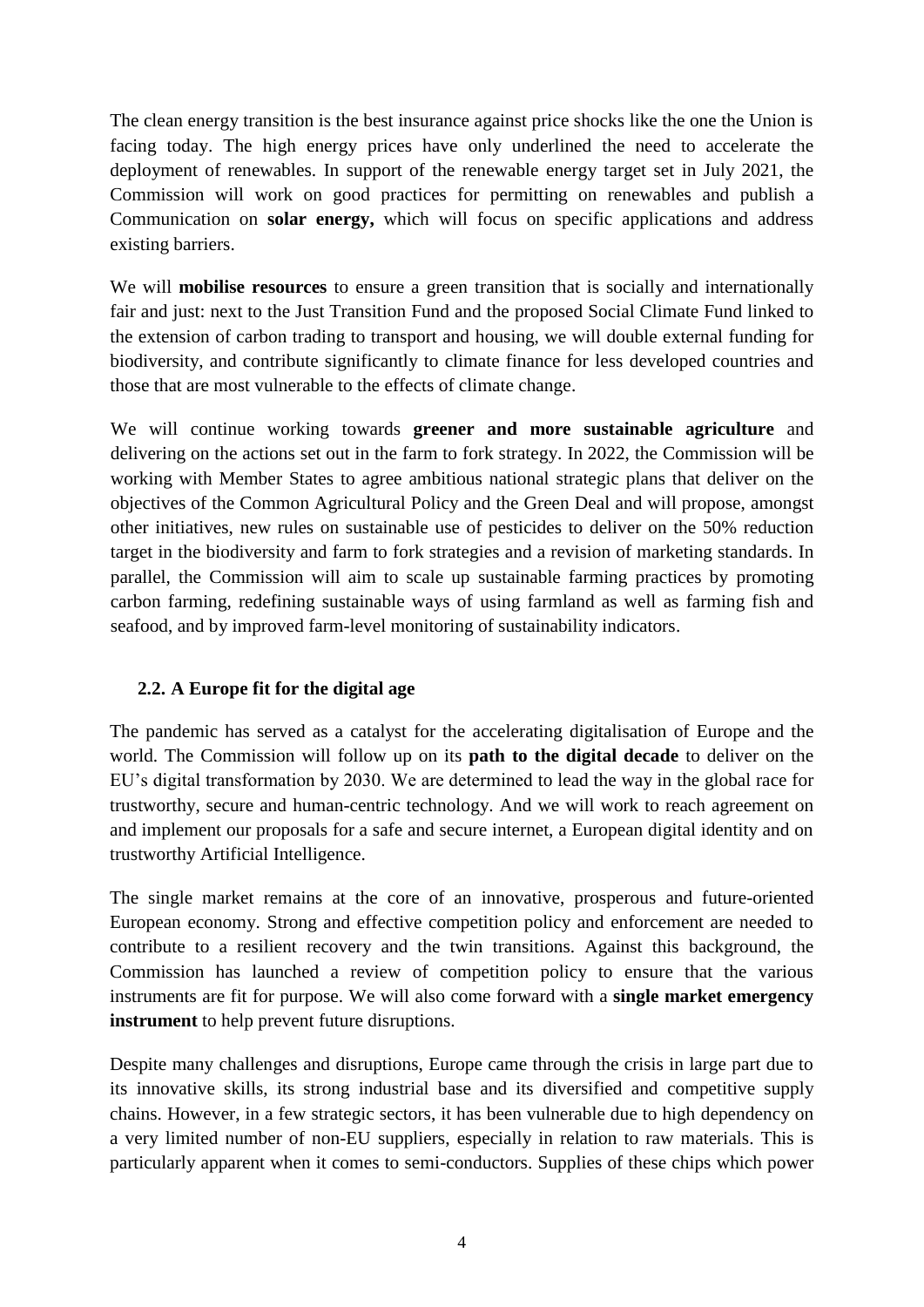Europe's digital solutions have become a real concern for EU industry, with cases of production being slowed down. Against this background, we will adopt a **European chips act**  to promote a state-of-the-art European chip ecosystem to boost our innovative capacity, security of supply and develop new markets for ground-breaking European tech.

With the economy and society relying more and more on digital solutions, we need to ensure that we can defend ourselves in a world increasingly prone to hacking of connected products and associated services. To this end, we will propose a **European cyber resilience act** to establish common cybersecurity standards for products. We will also begin **building an EU space-based global secure communications system**, offering EU-wide broadband connectivity where it currently does not exist and secure and independent communications to Member States.

As the energy sector will be the biggest contributor in meeting the EU's climate target of reducing emissions by at least 55 percent by 2030, the Commission will propose an **action plan for an accelerated digital transformation of the sector**, which is needed to ensure the shift towards renewables, connected mobility, smart buildings, and a more integrated energy system with consumers at its core. The wide-scale energy disruptions in the US and the EU over the past year show the need for **resilient and cyber-secure energy**.

For European citizens to benefit to the full from digital technology, the provision of strong digital skills and education is key. This was highlighted as distance learning became the norm during the COVID-19 pandemic. And it is highlighted as a key target in the Digital Compass. To address the skills and knowledge gaps, we will propose measures to facilitate and promote **digital skills in schools and higher education**.

**Research and innovation** will play a key role in responding to the challenges facing us today. It will help deliver on Europe's recovery, based on economic growth that can drive the green and digital transitions. This will be essential for fair economic growth benefiting all regions and citizens, including rural areas. It is important to ensure that Europe remains at the frontier of science and at the forefront of new waves of innovation.

Digital solutions can also help support more integrated and sustainable mobility. We will propose an initiative on **multimodal digital mobility services** to address market gaps in the combined use of transport modes, including rail.

# **2.3. An economy that works for people**

With economic activity on its way back to pre-pandemic levels, we now need to reflect on how the crisis has affected our economy. This is why the Commission is relaunching the public debate on fiscal rules and on the economic governance framework. The Commission will consider all views expressed during the public debate. It will in the first quarter of 2022 provide guidance for fiscal policy for the period ahead, with the purpose of facilitating the coordination of fiscal policies and the preparation of Member States' Stability and Convergence Programmes. The guidance will reflect the global economic situation, the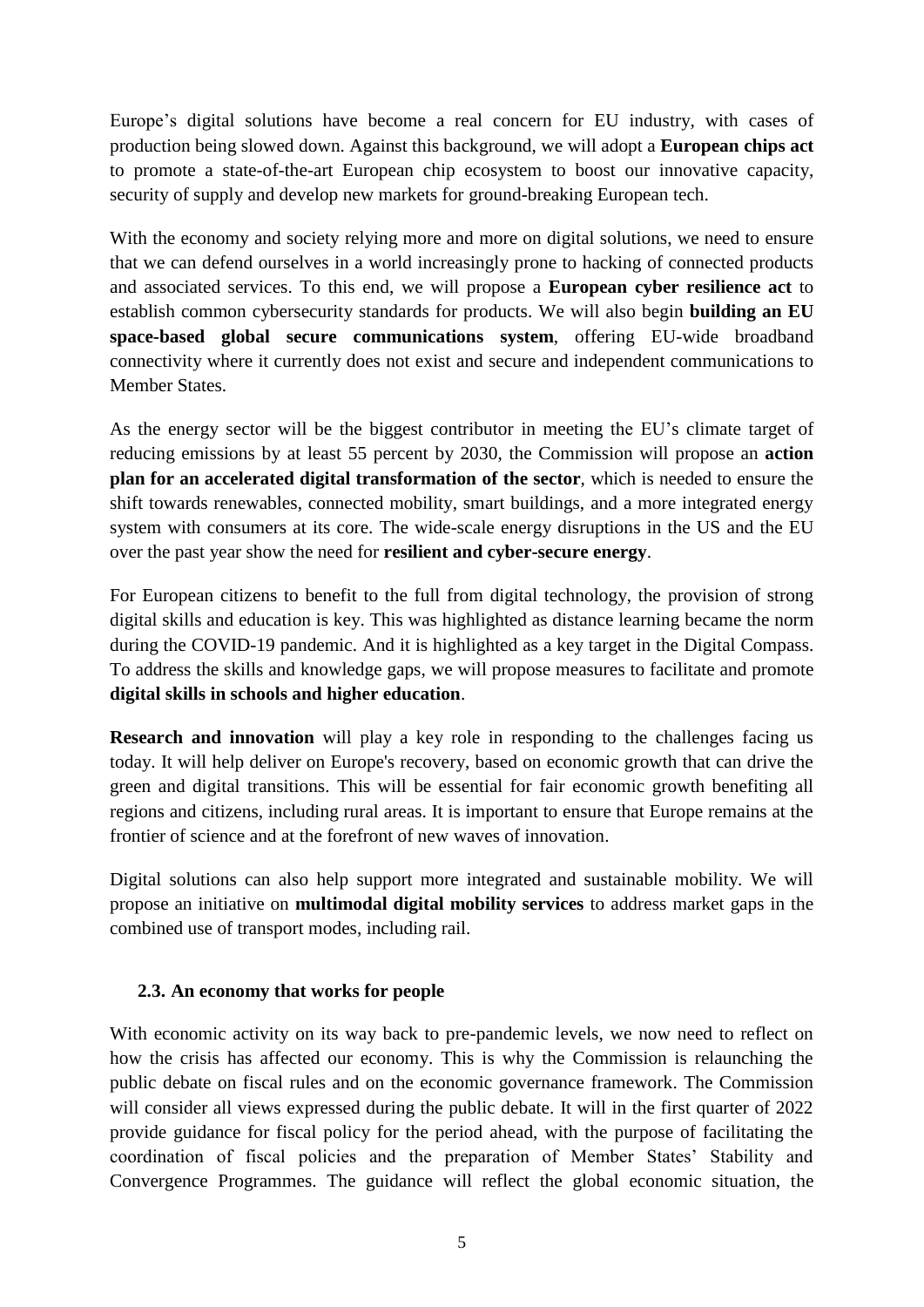specific situation of each Member State and the discussion on the economic governance framework. The Commission will provide orientations on possible changes to the economic governance framework with the objective of achieving a broad-based consensus on the way forward well in time for 2023. **SURE**, the European instrument for temporary support to mitigate unemployment risks in an emergency, turned out to be **an extremely successful tool** and the Commission will carefully examine the lessons learnt.

To ensure that Europeans have access to quality jobs, fair working conditions and broad social protection and can enjoy better balance in their lives, the Commission will follow up on the implementation of the **European Pillar of Social Rights** action plan.

The shock of the pandemic highlighted the importance of strong social safety nets. We will propose a Recommendation on **minimum income** to support the policies of Member States.

The Commission will also put forward a Communication to strengthen the social dialogue at EU and national level to support the key role of social partners in fostering a fair economic, social and cohesive recovery and the green, digital and labour market transitions.

We will also present a proposal to improve the protection of workers from the **risks related to exposure to asbestos at work**, taking into account the results of the consultation with social partners. We agree with the European Parliament and its recently-adopted Article 225 TFEU report that the issue of asbestos is of grave concern.

The financial sector is playing a key role in the economic recovery. During the pandemic, digital transactions increased, and the Commission will deliver an initiative on **instant payments** to foster the full take up of such payments in the EU.

Moreover, the health crisis has reconfirmed the need for fully developed European capital markets. The recovery requires massive investment that public money and traditional bank lending alone cannot deliver. The Commission will take action regarding **insolvency proceedings** by enhancing convergence and removing discrepancies, aiming to increase efficiency, facilitate cross-border investments and reduce burden. Listing requirements will be simplified to make public capital markets more attractive for EU companies and **facilitate access to capital for small- and medium-sized enterprises**.

On 8 October, 136 jurisdictions worldwide, including all EU Member States, G20 members and OECD members, reached an **historic agreement on global tax reform**, establishing a global minimum level of effective taxation (Pillar 2) and a re-allocation of taxing rights (Pillar 1). Since the start of the process in 2016, the Commission has strongly supported this international effort. Equally, the Commission will now strive to show the EU's leadership in global tax fairness, by ensuring a swift and consistent implementation across the EU.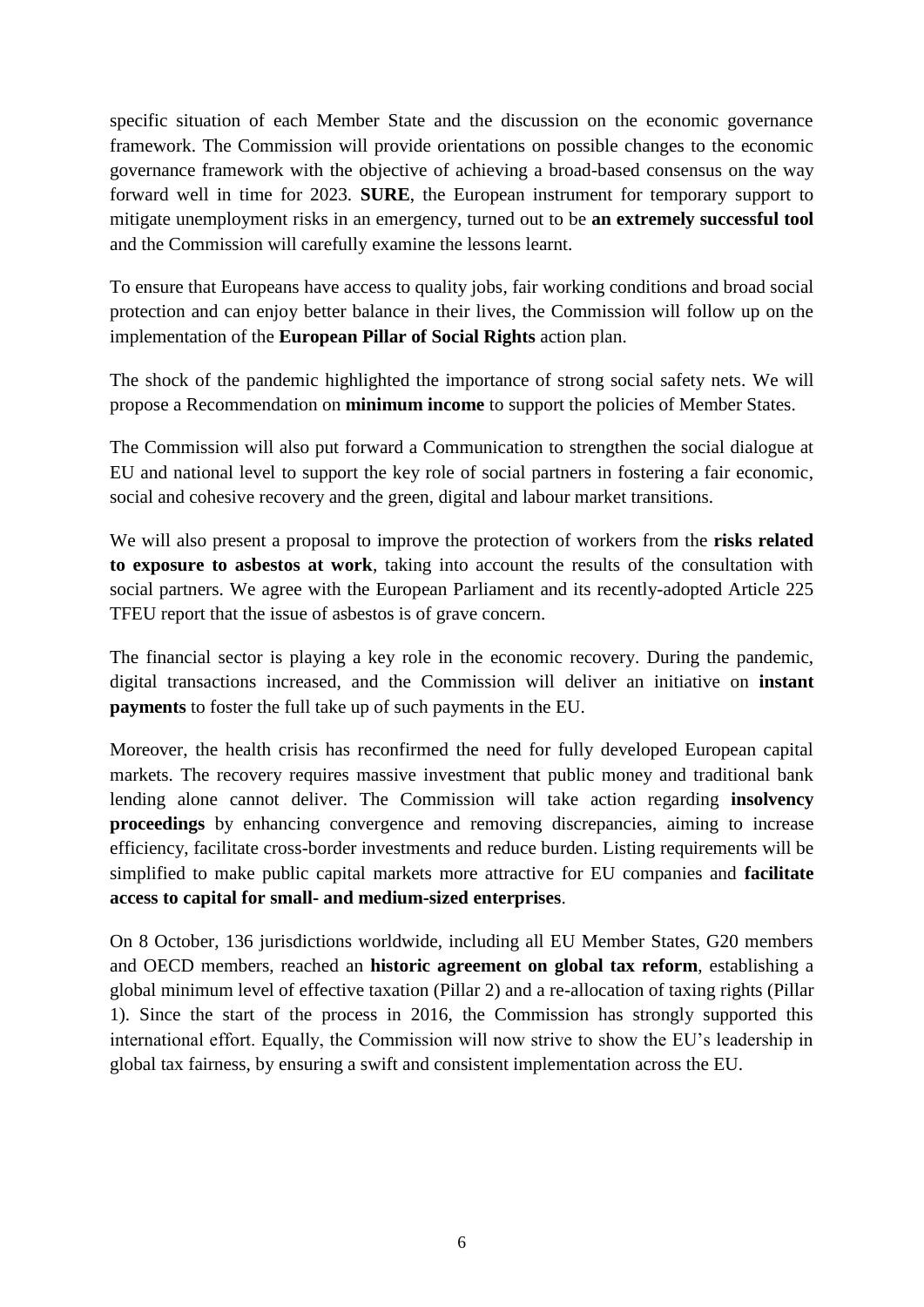# **2.4. A stronger Europe in the world**

Ongoing geopolitical shifts have underlined the necessity to strengthen Europe's influence in a fast-changing world, and to defend its values and interests.

Through our new **Global Gateway strategy**, which will be closely coordinated with the Build Back Better World (B3W), we will strengthen the European Union's efforts to build connectivity partnerships that promote digital and green trusted connectivity with partners across the globe.

The world's different humanitarian crises have highlighted the gap between needs and available resources. The different global crises have confirmed that we need to strengthen partnerships with allies, and we will present **a new EU-NATO Joint Declaration** and will seek to accelerate work on a genuine **European Defence Union**.

The Commission will prepare a defence package which will include a **roadmap on security and defence technologies** for boosting research, technology development and innovation and reducing the EU's strategic dependencies in critical technologies and value chains in the security and defence sectors.

Next year, we will put forward a number of new initiatives while also focusing on the implementation of earlier actions. We will propose **a reinforced blocking statute Regulation** to better protect EU operators, whether individuals or companies, by further deterring and counteracting the extra-territorial application of sanctions by third countries. This will further strengthen the EU's resilience and open strategic autonomy.

We will pursue the global energy transition, as well as promoting security of supply, clean technologies and open markets. This will be part of the **new strategy on international energy engagement**, which will consider new opportunities in deploying a clean energy system, and promoting energy efficiency and safe and sustainable technologies while gradually moving away from fossil fuel use towards green energy solutions and promoting a just transition.

We will revamp the 2016 International Ocean Governance Agenda by tabling a Joint Communication setting out an **action plan on international ocean governance**, addressing key threats such as pollution, climate change impacts and biodiversity loss. It will send a strong message that the EU is leading on the implementation of global commitments, as set out in the 2030 Agenda on Sustainable Development Goals.

The Gulf region is a key partner for the EU. To consolidate cooperation and create a framework for our political dialogue, we will present a Joint Communication setting out **a strategic partnership with the Gulf**.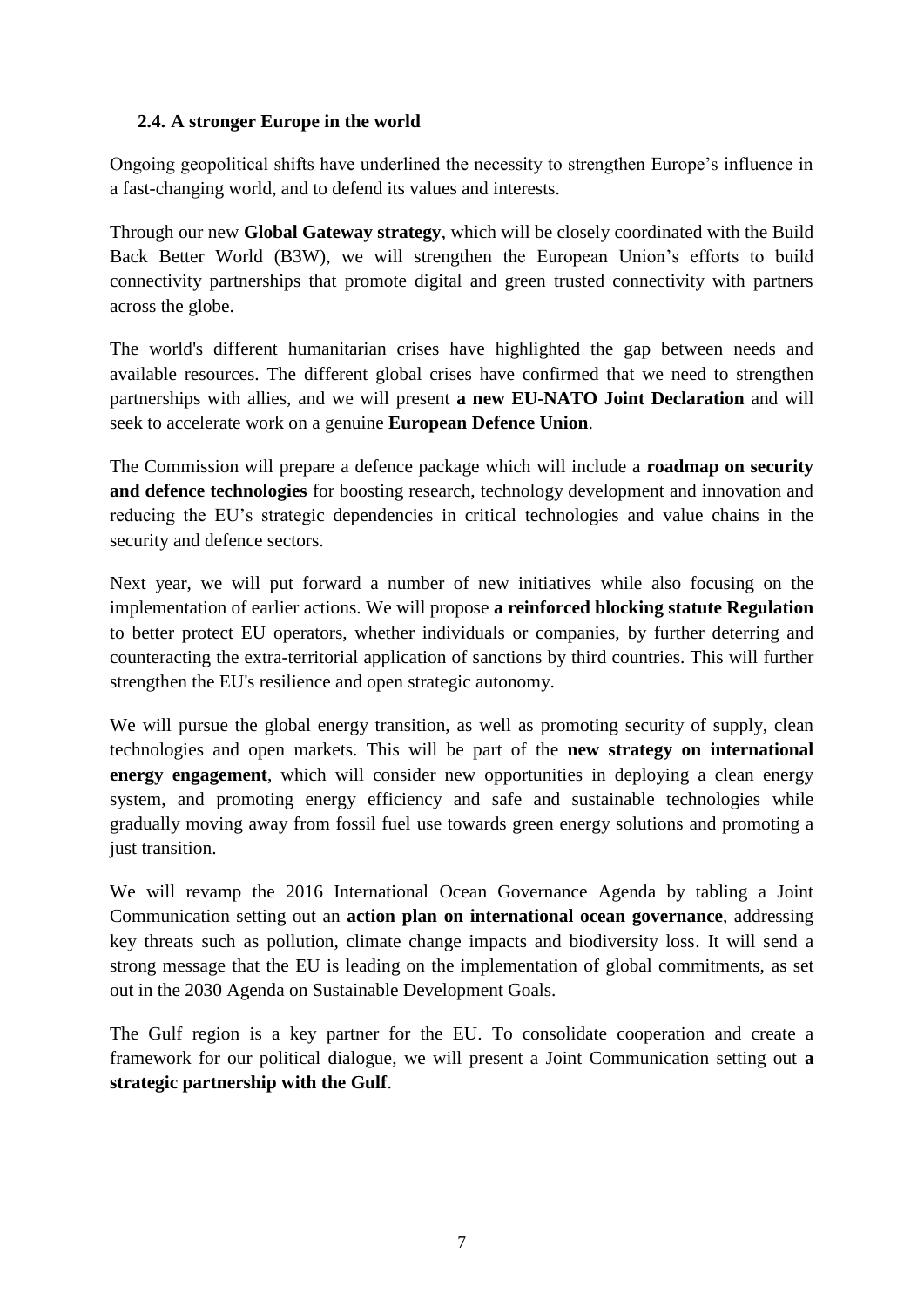#### **2.5. Promoting our European way of life**

Young people must be able to shape the future, they are leading the debate in the framework of the **Conference on the Future of Europe**. Our Union needs a soul and a vision they can connect to. We will deploy ALMA (Aim, Learn, Master, Achieve), a new initiative helping disadvantaged young Europeans who are not in any kind of employment, education or training. It will help these young people gain professional experience abroad with the necessary social support. The ultimate objective is to integrate them into education, vocational training or quality employment.

To respond to challenges new and old, address demographic and labour market shortages as well as to live up to our global responsibilities, it is of critical importance to find European common ground on how to manage migration and asylum. Recent events, including those in Belarus and Afghanistan, show the urgent need to **reach swift agreement on the remaining legislative proposals under the New Pact for Migration and Asylum**. The Pact, presented by the Commission one year ago, contains all the necessary elements for a balanced and humane system that works for all Member States. We will continue working with the European Parliament and the Member States to further build trust and put in place a sustainable European migration management policy.

The Commission will continue to deliver on building a genuine Security Union and will **report regularly on progress in the area of security**, including on ongoing negotiations on key legislative files, in particular in relation to the four strategic priorities: a future-proof security environment, tackling evolving threats, protecting Europeans from terrorism and **organised crime**, and a strong European security ecosystem. The continued work on cybersecurity remains a crucial building block of the Security Union. At the same time, the work on **anti-trafficking** continues while we will take new steps to improve the **secure exchange of key information** with third countries to those providing security on the front line, alongside an **update to the rules for advance passenger information**.

The response to the pandemic has once again proven that science and education are not only invaluable for promoting our way of life, but also for preserving our health. Whilst our schools and universities adapt to the digital revolution, the crisis has exposed the challenge of equity in education, hitting some students harder than others. We want to secure the future of the next generation of European scientists and scholars, and maintain the leading global status of European universities while boosting their cooperative work. To that end, we will present the EU **strategy for universities** and propose ways for **deeper and sustainable transnational cooperation in higher education**, which will be prepared together with the initiatives to improve digital in school and higher education to ensure coherence.

Having learnt the lessons of the COVID-19 crisis, we will present a new **European care strategy to** address both carers and care receivers, from childcare to long-term care. The strategy will set a framework for policy reforms to guide the development of sustainable **longterm care** that ensures better and more affordable access to quality services for all. It will also address childhood education and care with particular attention being paid to children with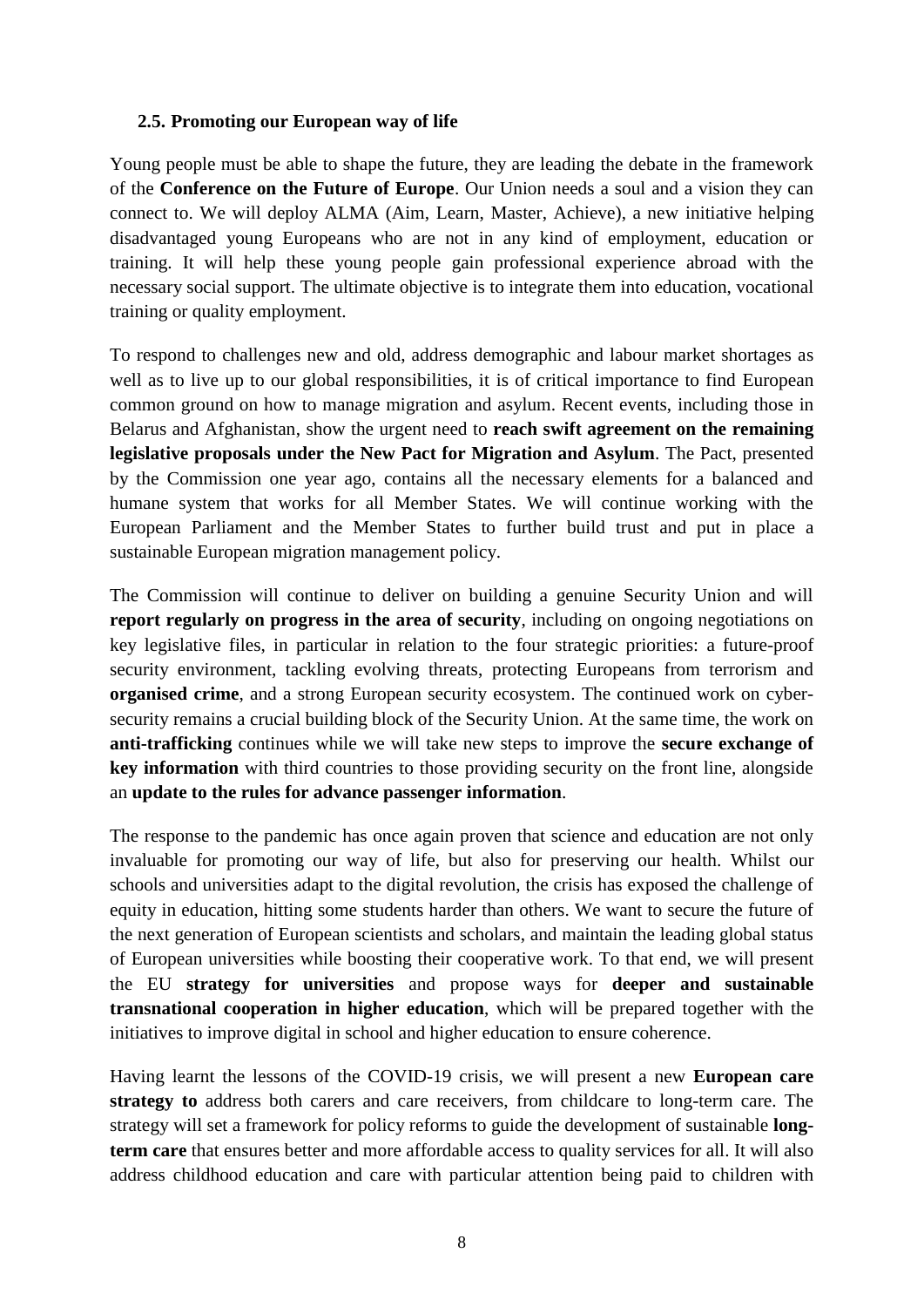disabilities and those from disadvantaged groups. In addition, it will help close the gender employment gap, increase women's empowerment and contribute towards gender equality, including by **revising the Barcelona targets**.

We continue work on a strong European Health Union and will propose a **new framework for a dynamic EU pharmaceutical sector**, to ensure access to affordable high-quality medicines for all EU citizens, foster innovation and enhance security of supply. This will provide a simplified and efficient regulatory environment through innovative digitalisation and therefore become a flagship for burden reduction. We will also put forward a **revision of legislation on medicines for children and rare diseases** to tackle shortcomings and ensure that innovative medicines and treatments are readily available. Both initiatives follow up the pharmaceutical strategy for Europe, and will contribute to open strategic autonomy in the medical sector and draw on experiences gathered during the pandemic to support a futureproof and crisis-resistant pharmaceuticals system. These initiatives will be bolstered by the proposal to create a genuine European Health Data Space, with trustworthy governance to ensure data security and data protection. This will kick-start research into game-changing medicines and enable citizens to exercise more control over their health data.

There will be a further boost to life-saving cancer screening and early diagnosis through a **Recommendation on cancer screening** reflecting the latest available scientific evidence, as part of Europe's beating cancer plan.

# **2.6. A new push for European democracy**

With the **Conference on the Future of Europe** in full swing, all Europeans are invited to have their say on how to shape our shared future. The Conference is an unprecedented, open and inclusive democratic exercise, with a multilingual digital platform. We will carefully listen to the ideas and input produced, and will be ready to follow up on what is agreed by the Conference. To ensure we make the most of this opportunity, we are implementing new and innovative tools to transform the manner in which we engage with our citizens. This will help ensure that young people can lead the debate.

The **European citizens' initiative** already allows citizens to help shape our Union by calling on the Commission to propose new laws. Currently, there are eleven such initiatives collecting support, with three more set to start the process soon.

The preservation of media freedom and pluralism is a foundation of our democratic systems. We will take further steps to improve transparency, accountability and independence around actions affecting media freedom and pluralism by tabling a **European media freedom act.**

The **rule of law** is central to our identity and values as Europeans. It is also a prerequisite for the effective functioning of the EU based on mutual trust. The 2021 rule of law report showed positive developments in Member States, but also cases of backsliding and the emergence of new concerns. The Commission will continue its work as the Guardian of the Treaties in ensuring that challenges to the rule of law are identified and addressed, including making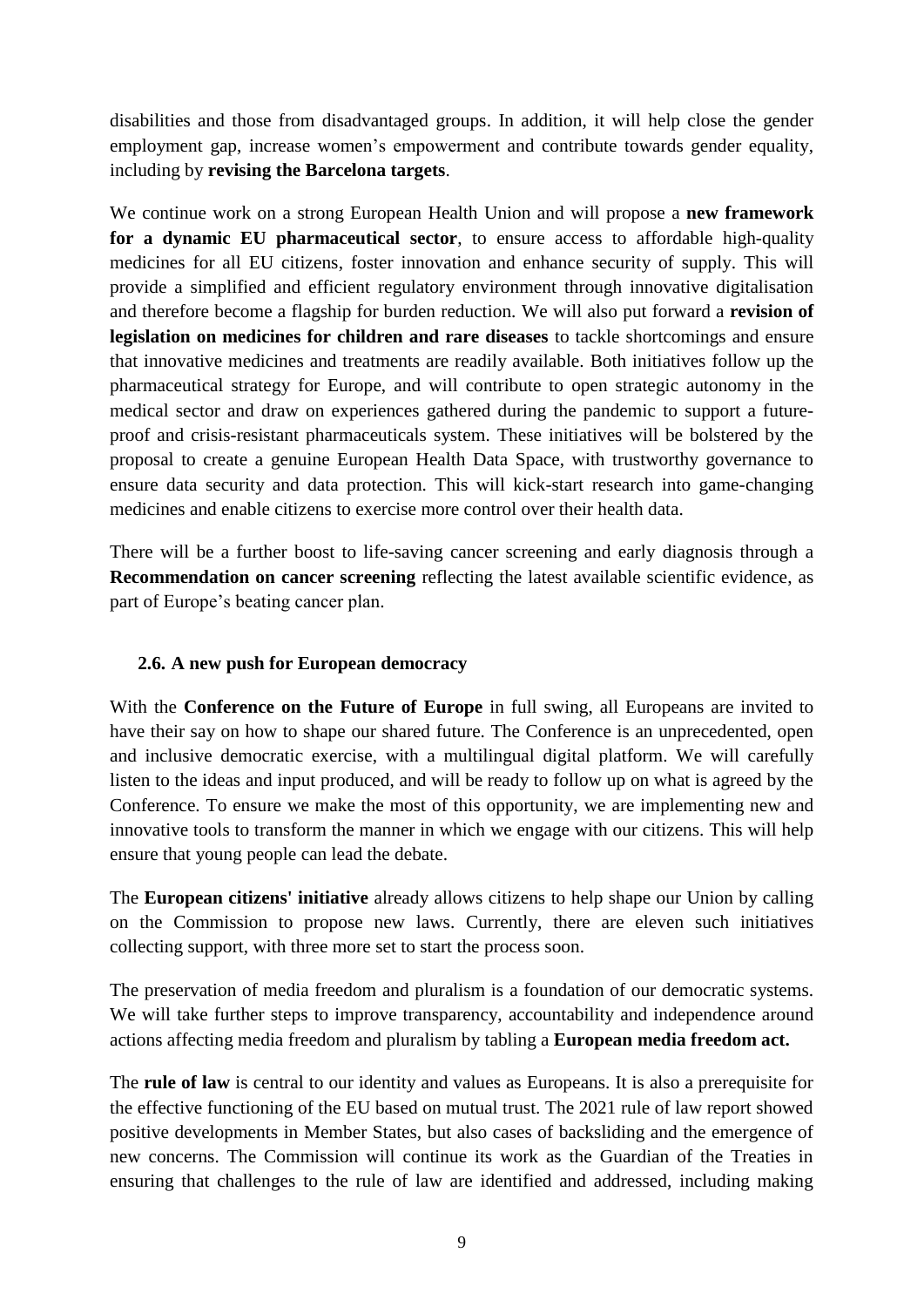specific recommendations to Member States in the 2022 rule of law report. It will also take the necessary actions to uphold the primacy of EU law. And it will draw on the full range of tools to ensure a consistent and effective approach, including with a view to protecting EU taxpayers' money.

The Commission will continue working on a common legal framework for the efficient transfer of **criminal proceedings** between Member States, to step up the fight against crossborder crime. We will also assess how to achieve convergence on pre-trial detention and detention conditions between Member States as part of improving cross-border cooperation in criminal matters.

The Commission will continue its work to ensure that the Union of equality becomes a reality for all. All citizens should feel safe and without fear of discrimination or violence on the grounds of sexual orientation, gender identity, gender expression, sex characteristics, racial or ethnic origin, religion or belief, disability, or age. **Equality bodies** play a key role in ensuring these rights and we will propose measures to strengthen their role and independence. We will propose measures to improve the **recognition of parenthood** between Member States and to strengthen judicial cooperation on the **protection of vulnerable adults** in cross-border situations. The measures we will propose to prevent and combat **violence against women** will be complemented with an initiative next year to support Member States in improving prevention and taking support measures to tackle **harmful practices against women and girls**.

We will look to make progress on the design of the new interinstitutional **EU Ethics Body**, including by continuing to work closely with the other institutions to find the necessary common ground on the scope, role and competences of the future Body. These must respect the particularities of every institution as well as their different institutional and democratic responsibilities and obligations under the Treaties. The European Parliament's own initiative report is an important contribution to the ongoing discussion.

The Commission will also table an initiative on **brain drain and mitigating the challenges associated with population decline** that will look into the different drivers, the long-term consequences and potential solutions to stop or even reverse brain drain.

# **3. Better Regulation, implementation and enforcement of EU law**

# **3.1. Better regulation**

Our better regulation agenda ensures that political decisions are taken based on the best available evidence, taking into account the impact they will have on the ground and the views of people and businesses likely to be affected. This approach helps ensure that regulation is targeted, easy to comply with and does not add unnecessary regulatory burdens. The 2021 better regulation Communication **Joining forces to make better laws** set out key ways to improve the quality of legislation and maximise its benefits.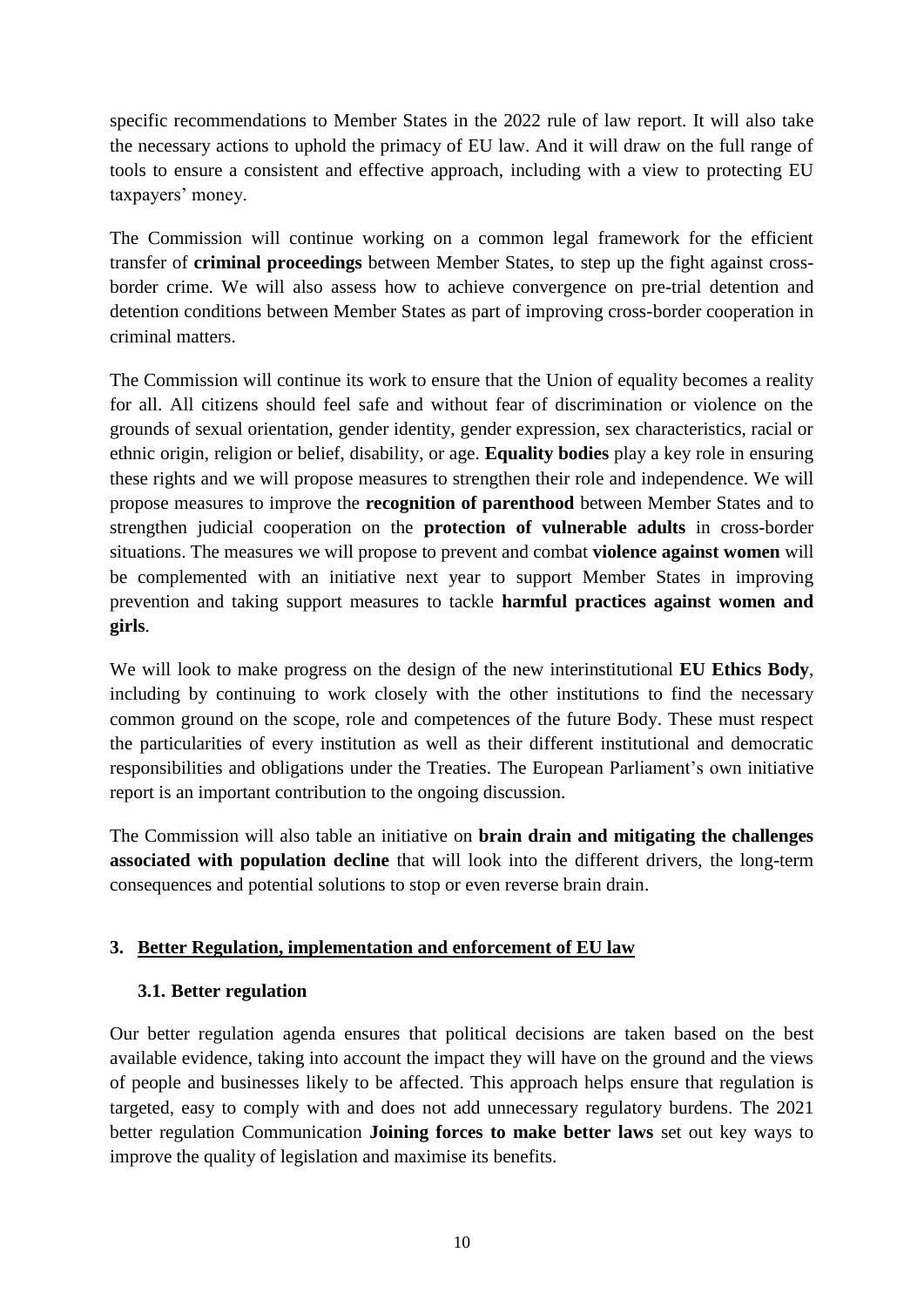To minimise the burden linked to the achievement of EU policy objectives, the Commission will fully deploy the **'one in, one out' approach** with this Commission work programme. This will ensure that when introducing new burdens, we systematically and proactively seek to reduce burdens imposed by existing legislation. Expected costs of complying with EU legislation will be quantified more transparently, where this is feasible and proportionate, and systematically presented in impact assessments. Administrative costs will be offset. To the greatest extent possible, other measures will be taken with a view to compensating adjustment costs. The 'one in, one out' approach will complement the **regulatory fitness and performance (REFIT) programme**, which systematically identifies and removes red tape and unnecessary costs.

Better regulation is also fundamental in supporting sustainability and digital transformation. The green and digital ambitions of the Commission and their social and fair dimensions, together with its **focus on the Sustainable Development Goals and the 'do no significant harm' and 'digital-by-default' principles**, will be more prominent in our evaluations, impact assessments and consultations. Equality for all, including gender equality, as well as the external implications of internal policies will be considered at all stages of policymaking. **Territorial impact assessments and rural proofing will be strengthened**, so that the needs and specificities of different EU territories are better taken into account. Special attention will be paid to the impact on the young generation. The integration of foresight in policymaking will also reinforce the future proofing of our regulations.

#### **3.2. Implementation and enforcement of EU law**

Adopting ambitious and innovative legislation is not the end of the story: proper implementation is essential to protect the rights of citizens and companies in the Union. **The Commission will continue to work with and support Member States to ensure the swift and full implementation of new and existing EU rules** and will not hesitate to uphold EU law through infringement proceedings where needed. Achieving this is a prerequisite for meeting our policy goals in areas such as the proper functioning of the single market, driving Europe into the Digital Age, delivering the European Green Deal and implementing the European Pillar of Social Rights. Infringement cases are also an essential part of the toolbox available to the Commission to defend the fundamental rights and values on which the Union is founded.

# **4. Conclusion**

Over the past year and a half, our Union and its citizens have proven their fortitude, tenacity and unity in the face of an unparalleled array of challenges. The world of today is still characterised by uncertainty, disruptive events and increasing geopolitical tensions, combined with climate change and the nature crisis. But it is by seizing the opportunities offered by these challenges and building on the foundations we have laid that we can deliver the societal transformation Europe needs and citizens deserve.